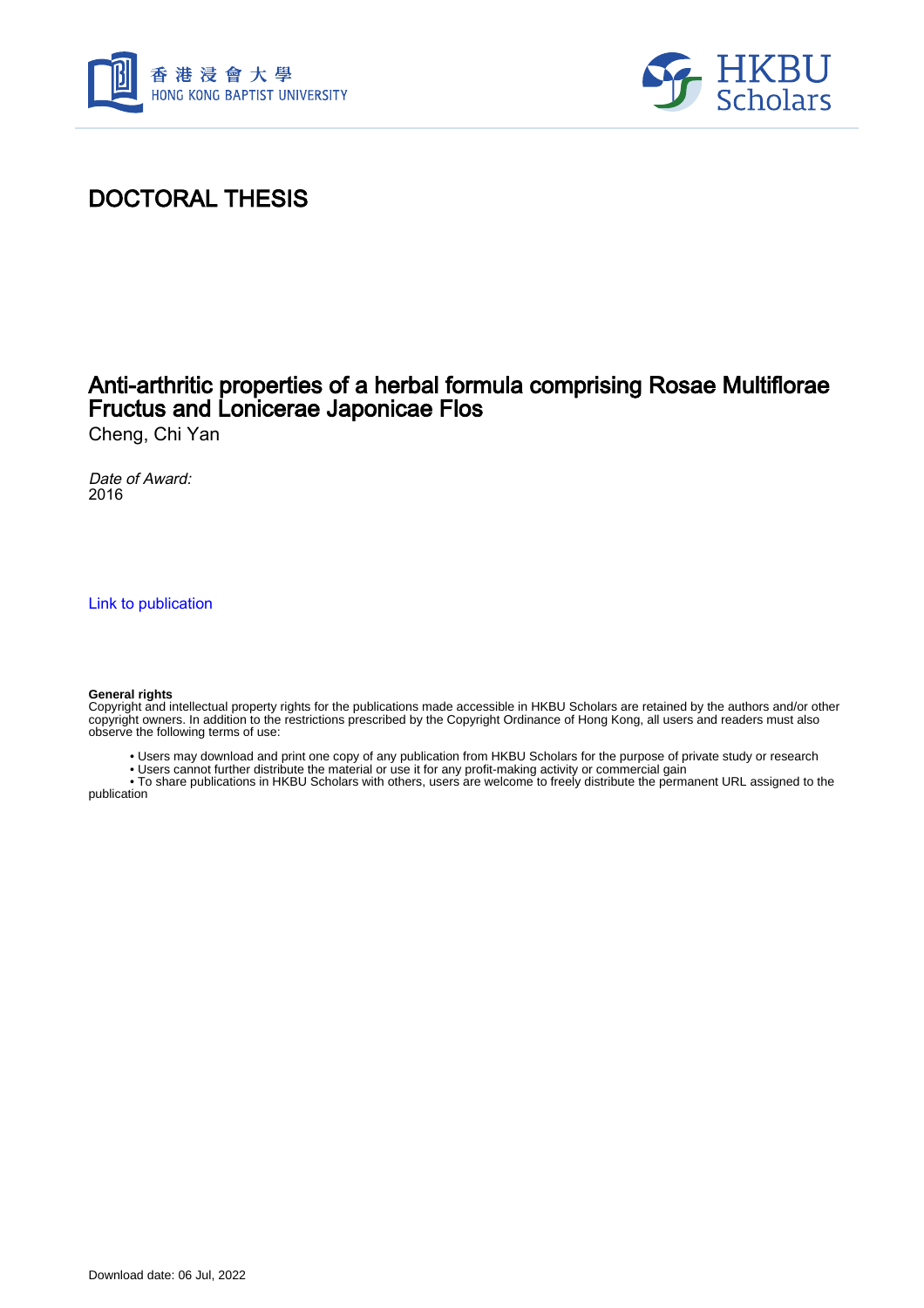### **ABSTRACT**

Rheumatoid arthritis (RA), the most common autoimmune disease, affects billions of people worldwide. Conventional therapeutics do not provide satisfactory efficacy and even cause severe adverse reactions. Researchers are seeking new approaches for RA management. Toll-like receptor 4 (TLR4) signalling plays a pivotal role in the pathogenesis of RA, and has been proposed as a potential therapeutic target for RA. Chinese medicines are believed to be alternative options for conventional RA therapeutics. A herbal formula RL, consisting of Rosae Multiflorae Fructus and Lonicerae Japonicae Flos, has traditionally been used in treating various inflammatory disorders including RA. In this study we assessed the anti-arthritic efficacy of RL in animals, and investigated the involvement of TLR4 signalling in RL's effects *in vivo* and *in vitro*.

*In vivo* anti-arthritic efficacy of RL was evaluated using CIA (collageninduced arthritis) rats, a model that is well established for studying human RA. Articular disease manifestations were investigated grossly, radiographically, and histologically. Isolated splenocytes were used to determine the effects of RL on immune responses. Molecular events in the TLR4 pathways upon RL treatment were examined in sera and joint tissues of CIA rats as well as in cultured lipopolysaccharide (LPS)-stimulated murine RAW264.7 and human THP-1 cells.

In CIA rats, RL significantly increased food intake and weight gain of CIA rats without any observable adverse effect; ameliorated joint erythema and swelling; and inhibited immune cell infiltration, bone erosion and osteophyte formation in joints. RL also reduced the upregulated protein expression levels of TLR4, phosphotransforming growth factor β-activated kinase 1 (p-TAK1), phospho-nuclear factorκB (p-NF-κB), phospho-c-Jun, and phospho-interferon regulatory factor 3 (p-IRF3) in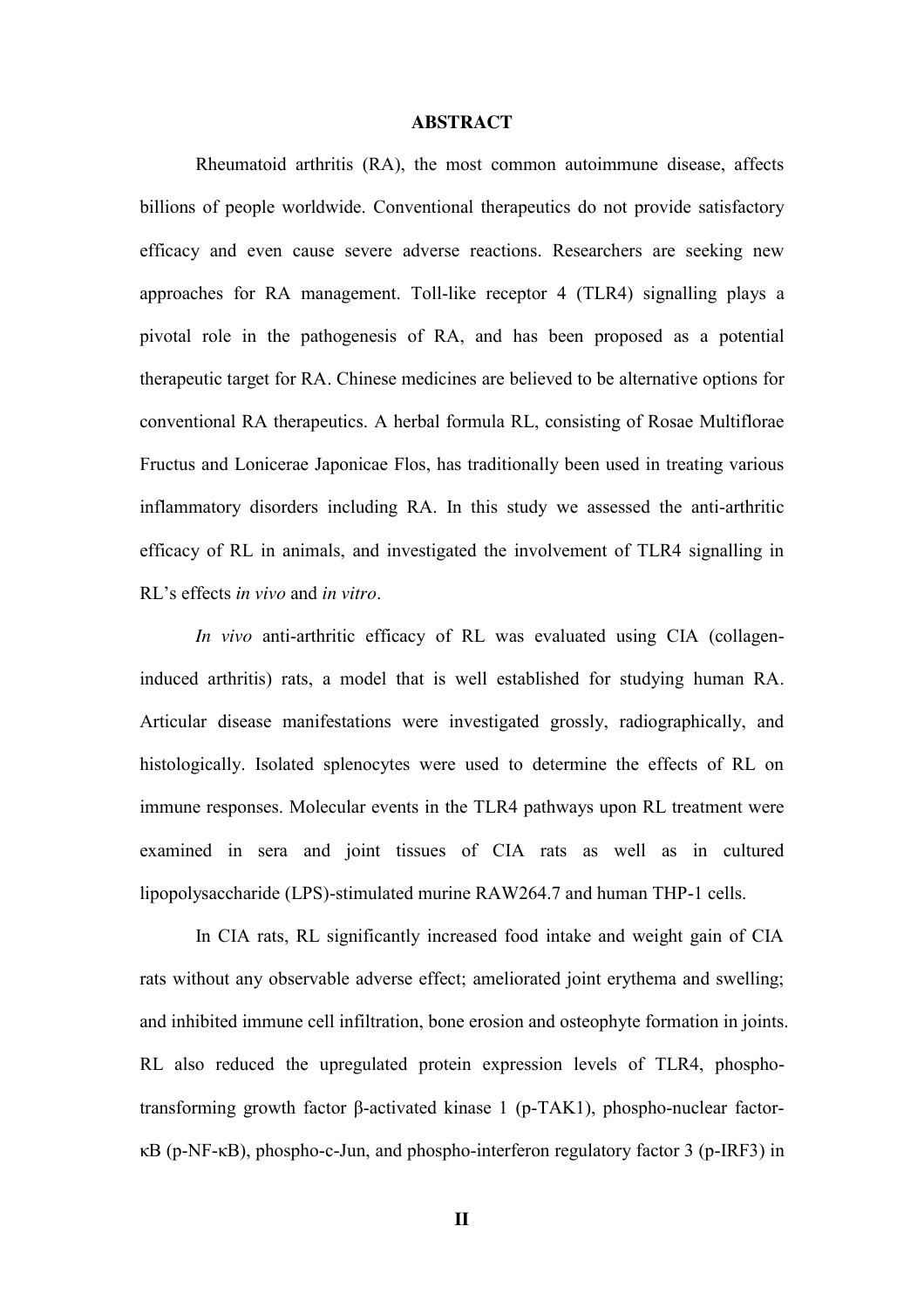joint tissues; modulated the levels of inflammatory factors [lowered tumour necrosis factor  $\alpha$  (TNF $\alpha$ ), interleukin (IL)-6, IL-1 $\beta$ , IL-17A and monocyte chemoattractant protein-1 (MCP-1) in sera, and TNFα, IL-6, IL-1β and IL-17A in joints; and elevated IL-10 in sera and joints]; reinvigorated the declined activities of superoxide dismutase (SOD), catalase (CAT) and glutathione peroxidase (GSH-Px) in liver tissues and sera; reduced T helper 17 (Th17) cell proportions in splenocytes; inhibited splenocyte proliferation and activation; and lowered serum immunoglobulin G (IgG) levels.

In LPS-stimulated RAW264.7 and THP-1 cells, RL inhibited the production of pro-inflammatory mediators (e.g. TNFα, IL-6, IL-1β, and MCP-1), the phosphorylation and nuclear localization of transcription factors downstream of TLR4 [NF-κB, activator protein 1 (AP-1) and IRF3], and the activation/phosphorylation of inhibitor NF-κB α (IκBα), IκB kinase  $\alpha/\beta$  (IKK $\alpha/\beta$ ), TAK1, TANK-binding kinase 1 (TBK1) and interleukin-1 receptor-associated kinase 1 (IRAK1). RL's inhibitory effects on IRF3 phosphorylation reduced gradually along with the increase in LPS concentrations.

In conclusion, RL possesses anti-arthritic effects in CIA rats and had no observable adverse effect. The therapeutic effect of RL is, at least in part, attributed to its inhibition on the IRAK1/TAK1/NF-κB, IRAK1/TAK1/AP-1, and TBK1/IRF3 pathways. Findings of this study provide a pharmacological justification for the use of RL in the control of RA, and suggest that RL is a safe and effective alternative anti-RA agent.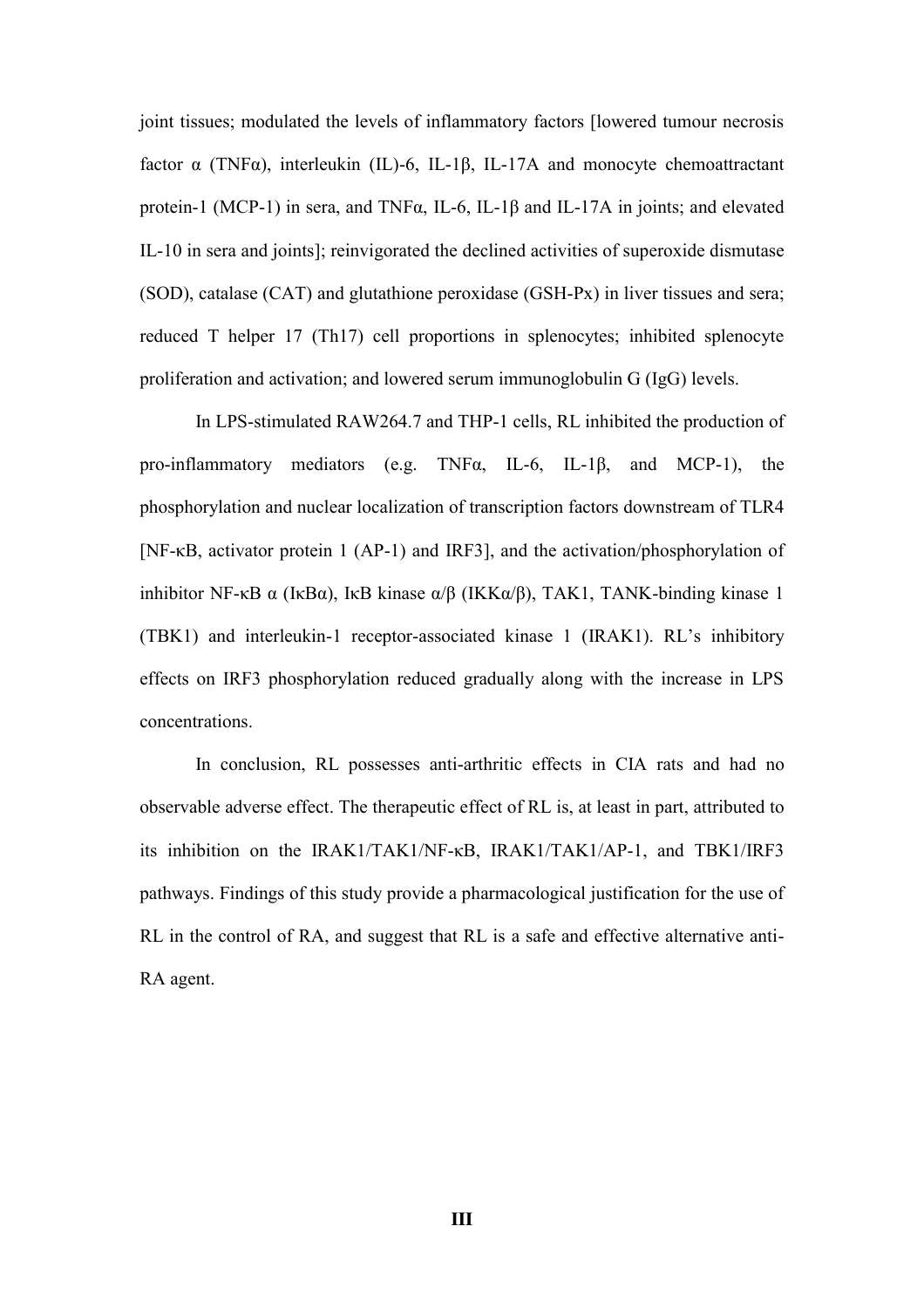### **TABLE OF CONTENTS**

| 1.2.3 Targeting TLR4 signalling: an emerging approach for development of novel |  |
|--------------------------------------------------------------------------------|--|
|                                                                                |  |
|                                                                                |  |
| 1.4 A TCM formula comprising Rosae Multiflorae Fructus and Lonicerae Japonicae |  |
|                                                                                |  |
|                                                                                |  |
|                                                                                |  |
|                                                                                |  |
|                                                                                |  |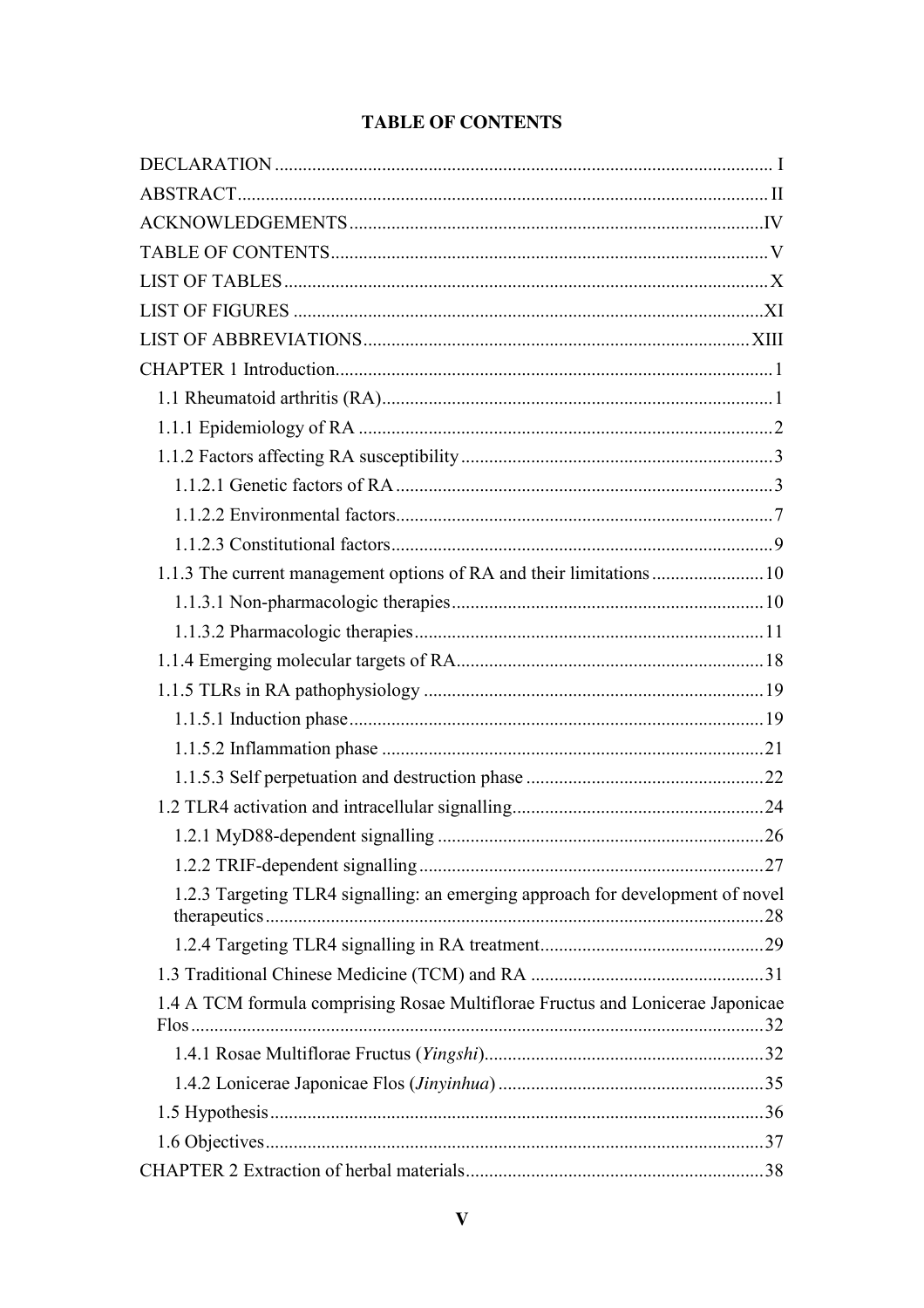| 2.3.5 Quality control of herbal materials by HPLC fingerprinting 44                                                                                          |  |
|--------------------------------------------------------------------------------------------------------------------------------------------------------------|--|
|                                                                                                                                                              |  |
|                                                                                                                                                              |  |
|                                                                                                                                                              |  |
|                                                                                                                                                              |  |
|                                                                                                                                                              |  |
|                                                                                                                                                              |  |
|                                                                                                                                                              |  |
| 2.4.1 RL3 ( <i>Yingshi: Jinyinhua</i> = 5:3) exhibited the most potent suppression of                                                                        |  |
| 2.4.2 RL3 prepared using 95% EtOH exhibited the most potent suppression of<br>NO production among extracts prepared with different concentrations of ethanol |  |
| 2.4.3 RL's inhibitory activities on pro-inflammatory mediators53                                                                                             |  |
| 2.4.3.1 RL suppressed the upregulated mRNA and protein expression levels of                                                                                  |  |
| 2.4.3.2 RL suppressed the production and mRNA expression of various pro-                                                                                     |  |
|                                                                                                                                                              |  |
|                                                                                                                                                              |  |
|                                                                                                                                                              |  |
|                                                                                                                                                              |  |
|                                                                                                                                                              |  |
|                                                                                                                                                              |  |
|                                                                                                                                                              |  |
|                                                                                                                                                              |  |
|                                                                                                                                                              |  |
|                                                                                                                                                              |  |
|                                                                                                                                                              |  |
|                                                                                                                                                              |  |
|                                                                                                                                                              |  |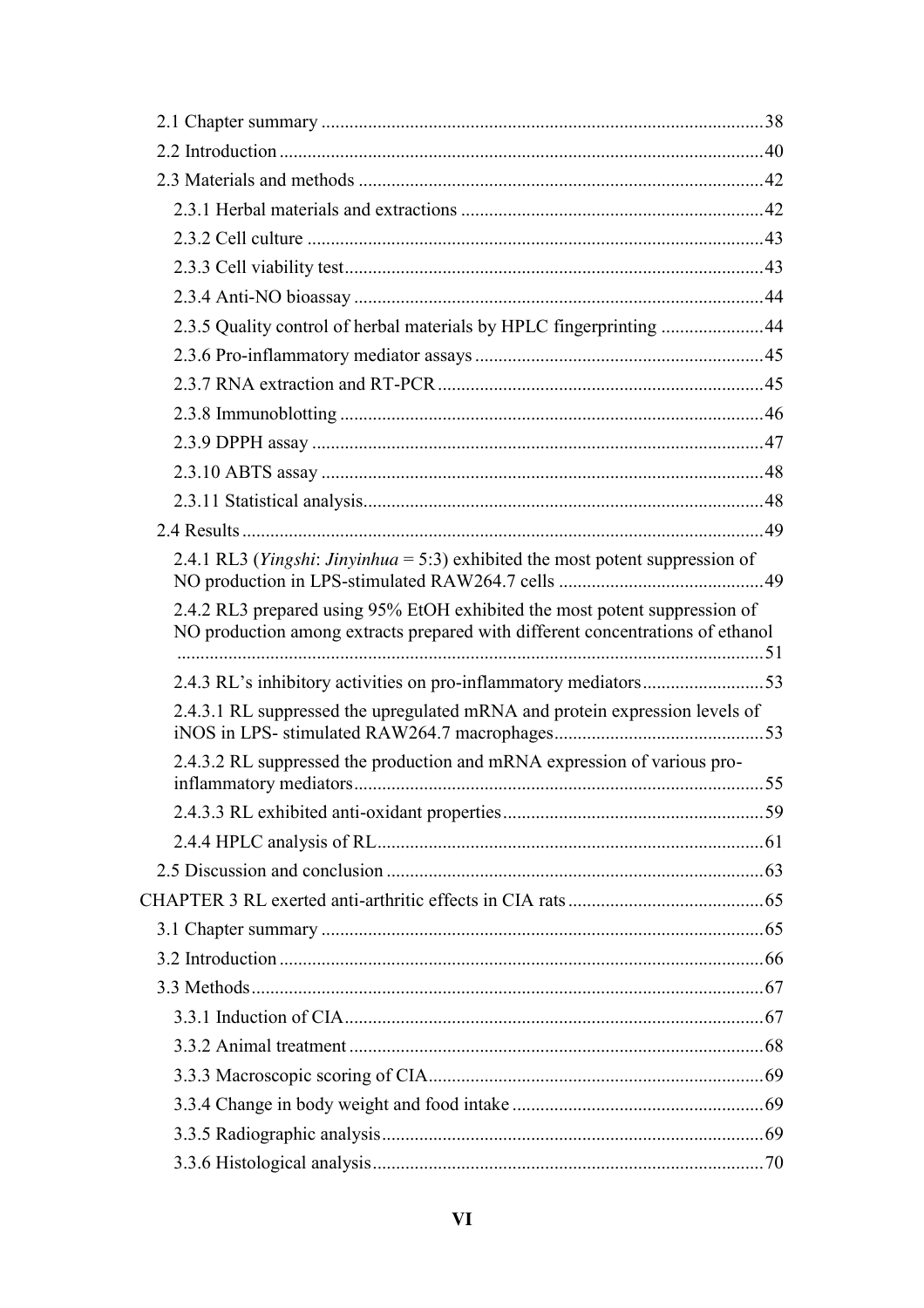| CHAPTER 4 Involvement of the TLR4 signalling pathway in the anti-arthritic effects |  |
|------------------------------------------------------------------------------------|--|
|                                                                                    |  |
|                                                                                    |  |
|                                                                                    |  |
|                                                                                    |  |
|                                                                                    |  |
|                                                                                    |  |
|                                                                                    |  |
|                                                                                    |  |
| 4.3.6 Cytokine, chemokine, antioxidant and anti-collagen antibody assays 85        |  |
|                                                                                    |  |
|                                                                                    |  |
|                                                                                    |  |
| 4.4.2 RL modulated the production of cytokines regulated by NF-KB, AP-1 and        |  |
| 4.4.3 RL rejuvenated the declined activities of endogenous antioxidant enzymes     |  |
|                                                                                    |  |
|                                                                                    |  |
| CHAPTER 5 Involvement of the TLR4 signalling pathways on the effects of RL in      |  |
|                                                                                    |  |
|                                                                                    |  |
|                                                                                    |  |
|                                                                                    |  |
|                                                                                    |  |
|                                                                                    |  |
|                                                                                    |  |
|                                                                                    |  |
|                                                                                    |  |
|                                                                                    |  |